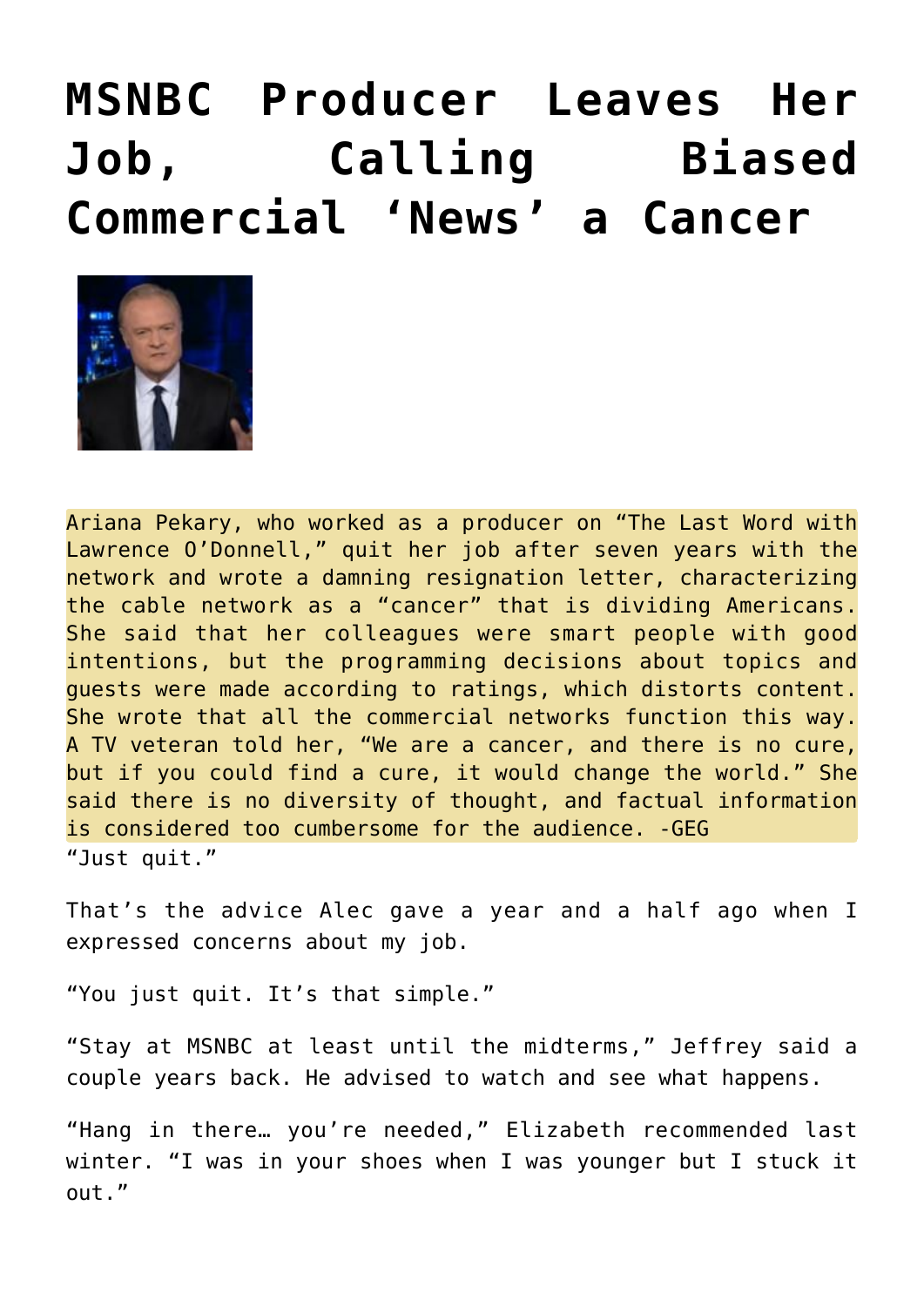A year and a half ago, simply quitting my job without knowing my next step sounded pretty radical. So I stuck it out a bit longer until we were in the middle of a pandemic to make a truly radical move.

July 24th was my last day at MSNBC. I don't know what I'm going to do next exactly but I simply couldn't stay there anymore. My colleagues are very smart people with good intentions. The problem is the job itself. It forces skilled journalists to make bad decisions on a daily basis.

You may not watch MSNBC but just know that this problem still affects you, too. All the commercial networks function the same – and no doubt that content seeps into your social media feed, one way or the other.

It's possible that I'm more sensitive to the editorial process due to my background in public radio, where no decision I ever witnessed was predicated on how a topic or guest would "rate." The longer I was at MSNBC, the more I saw such choices  $-$  it's practically baked in to the editorial process – and those decisions affect news content every day. Likewise, it's taboo to discuss how the ratings scheme distorts content, or it's simply taken for granted, because everyone in the commercial broadcast news industry is doing the exact same thing.

But behind closed doors, industry leaders will admit the damage that's being done.

"We are a cancer and there is no cure," a successful and insightful TV veteran said to me. "But if you could find a cure, it would change the world."

As it is, this cancer stokes national division, even in the middle of a civil rights crisis. The model blocks diversity of thought and content because the networks have incentive to amplify fringe voices and events, at the expense of others… all because it pumps up the ratings.